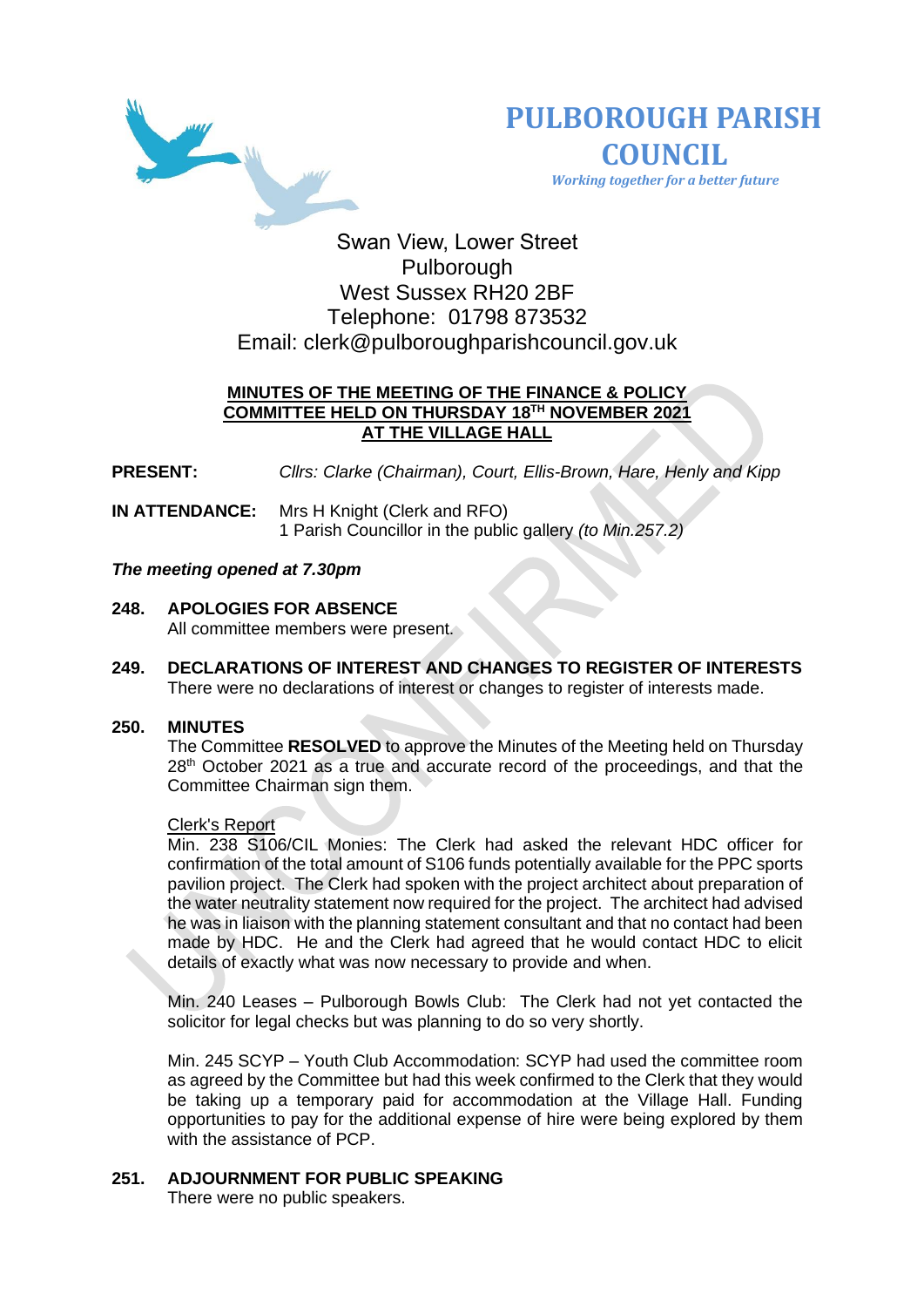## **252. PARISH COUNCIL FINANCES**

Members had received bank reconciliations for Cashbook 1 as at 31<sup>st</sup> August, 31<sup>st</sup> September and 31<sup>st</sup> October 2021 and for Cashbook 3 as at 31<sup>st</sup> August, 30<sup>th</sup> September and 31st October 2021. These were **AGREED** when compared to the bank statements and the Committee Chairman duly signed the bank statements.

During discussion of the cashbook reconciliations and bank statements, the Clerk reported that unfortunately a fraud incident had been discovered whereby someone had set up several direct debits posing as the DVLA. The payments were during the period 1<sup>st</sup> August to 1<sup>st</sup> November, all in the region of £15. Unfortunately, due to staff absence/workload the issue had been delayed in being picked up. The bank had been notified and was investigating, those direct debits had been cancelled and refund of the stolen funds was being arranged. It seemed that DVLA fraud activity was a common scam nationally, as the payor was not required to authorise setting up the payment.

Members had received the quarterly summary of Income and Expenditure compared to budget to 30<sup>th</sup> September 2021. The Clerk advised that the high spend at 973.2% on Cost Centre 201 Highways/Code 4210 Equipment was the replacement and traffic management relating to a damaged bus shelter. This was the subject of an insurance claim and would be recouped.

Following Member's queries, the Clerk was asked to check the background figures for Codes 4015 Audit and 4092 Pavilion Rebuild balances and report back.

Members had received the quarterly report of Earmarked Reserves to 30<sup>th</sup> September 2021.

The Clerk reported on several areas of creditor invoices outstanding over 30 days, as follows: Pulborough Football Club annual rent invoice is still under discussion with the club and a separate agenda item. Allotment tenancies totalling £290.86 over 7 plots were overdue from  $7<sup>th</sup>$  October. MSF hire by both the adult and youth football groups were overdue totalling £44.00 and £4.50 respectively.

#### **253. BUDGET AND RESULTING PRECEPT REQUIREMENT FOR 2022/23**

Members had received a revised draft budget paper V2 incorporating the revisions discussed at the previous meeting, together with an additional option of V2.1. These represented increased Band D amounts of 1.1% and 1.8% respectively and incorporated the confirmed HDC tax base for Pulborough of 2,593.6.

The Committee Chairman had discussed potential revisions with the Clerk prior to the meeting. A third precept option, paper V3, was therefore tabled for discussion. This option increased the expenditure for street lighting (Cost Centre Highways/Code 4250) by a further £3,481 due to the high actual year to date expenditure at  $30<sup>th</sup>$ September. The Clerk advised that the additional amount raised could also sensibly be added to the Contingency cost centre to cover future unplanned essential expenditure, including highways/streetlighting, if needed.

The Clerk reported on discussions with the CEO of SCYP (youth club provider) on their quotation of a 3% increase for 2022-23. Members discussed whether to provide additional funding to support SCYP hiring the Village Hall as a weekly session base. The Clerk advised that the current 2021/22 budget was likely to leave a small underspend, which Council could use to provide additional funding for several weeks for SCYP venue hire. Allowing for their quoted 3% increase, the draft 2022/23 budget was also likely to result in a small underspend. It was agreed to leave the draft budget figure for this unchanged from the V2/V3 figures for Council to review before year end 2022 and year end 2023 as to whether SCYP required additional venue funding.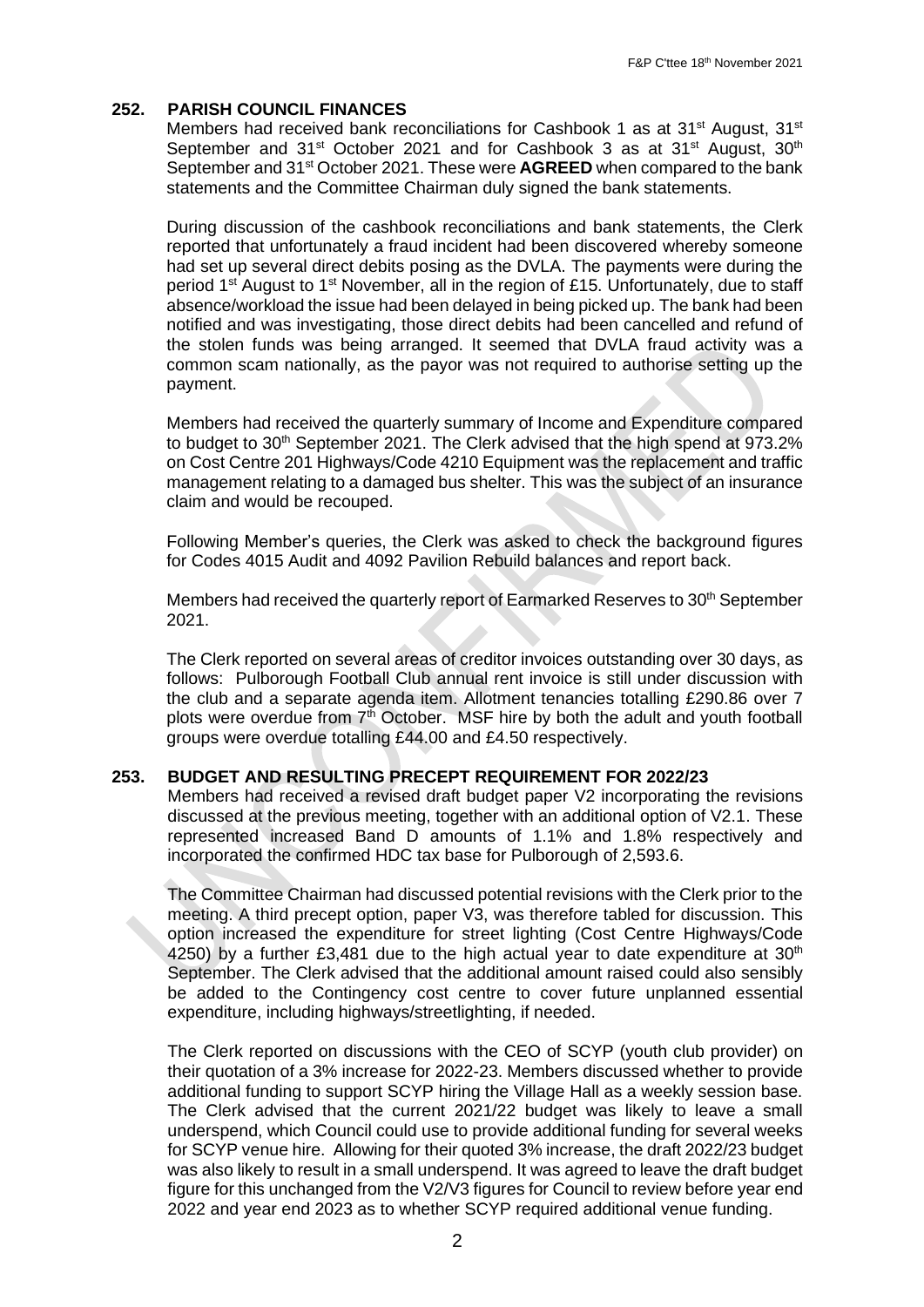Following discussion, it was **RESOLVED** that based on option V3 using the new HDC tax base, a 2022-23 precept of £257,362 would be recommended to Council. This resulted in a Band D property annual amount of £99.23, which represented an increase of 2.5% on the previous year. The final amount proposed to Council would be subject to any further factors arising that the Clerk needed to take account of. The revised draft budget would be initially discussed by Council on 25<sup>th</sup> November, however, the final budget approval would be at the 20<sup>th</sup> January 2022 full Council meeting.

## **254. SPORTS PAVILION DEVELOPMENT PROJECT**

There was no further update, as reported on under Clerk's Report (Min.250).

### **255. REVIEW OF GOVERNANCE DOCUMENTS**

- **255.1** Members had received the Financial Regulations for review. The Clerk reported that the NALC model Financial Regulations had been amended to reflect revised Sterling values under regulation 11.1.c and recommended these be incorporated. Following discussion and review, it was **RESOLVED** to recommend to Council that the Financial Regulations be adopted with the revisions to Sterling values as per the current NALC model.
- **255.2** Members had received the Standing Orders for review. There were no changes recommended, other than updating the financial values under the Financial Controls and procurement section to mirror the amended Financial Regulations. Following discussion and review, it was **RESOLVED** to recommend to Council that the Standing Orders be adopted with updated financial values as per current NALC model.
- **256. COVID-19 IMPACT ON TENANT CLUBS – PULBOROUGH FOOTBALL CLUB** The report requested by the Committee at the last meeting was still awaited (Min. 242, 28.10.21 refers). The Clerk would follow this up, and the item was deferred to the next meeting.

#### **257. STAFFING**

- **257.1** The Clerk advised Members of additional hours she had worked from 1<sup>st</sup> September to 29th October 2021. Following consideration, it was **RESOLVED** to approve remuneration of the Clerk of 120 additional hours, as detailed during discussion, at her normal hourly rate.
- **257.2** Due to the confidential nature of the following item (staffing), it was **RESOLVED** that press and public be excluded for this point only (SO 3d refers).

The Clerk gave a verbal, confidential report on recent staffing matters and updated Members on recent absences and returns to work.

## **258. CORRESPONDENCE**

There were no items of correspondence.

#### **259. PAYMENTS**

Members had received the list of Payments for Authorisation. It was **RESOLVED** to approve these, and the payments list and invoices were duly signed.

| R J Burdfield                | £696.00 |
|------------------------------|---------|
| <b>Business Stream</b>       | £7.73   |
| <b>Festive Illuminations</b> | £90.00  |
| National Westminster Bank    | F29 91  |